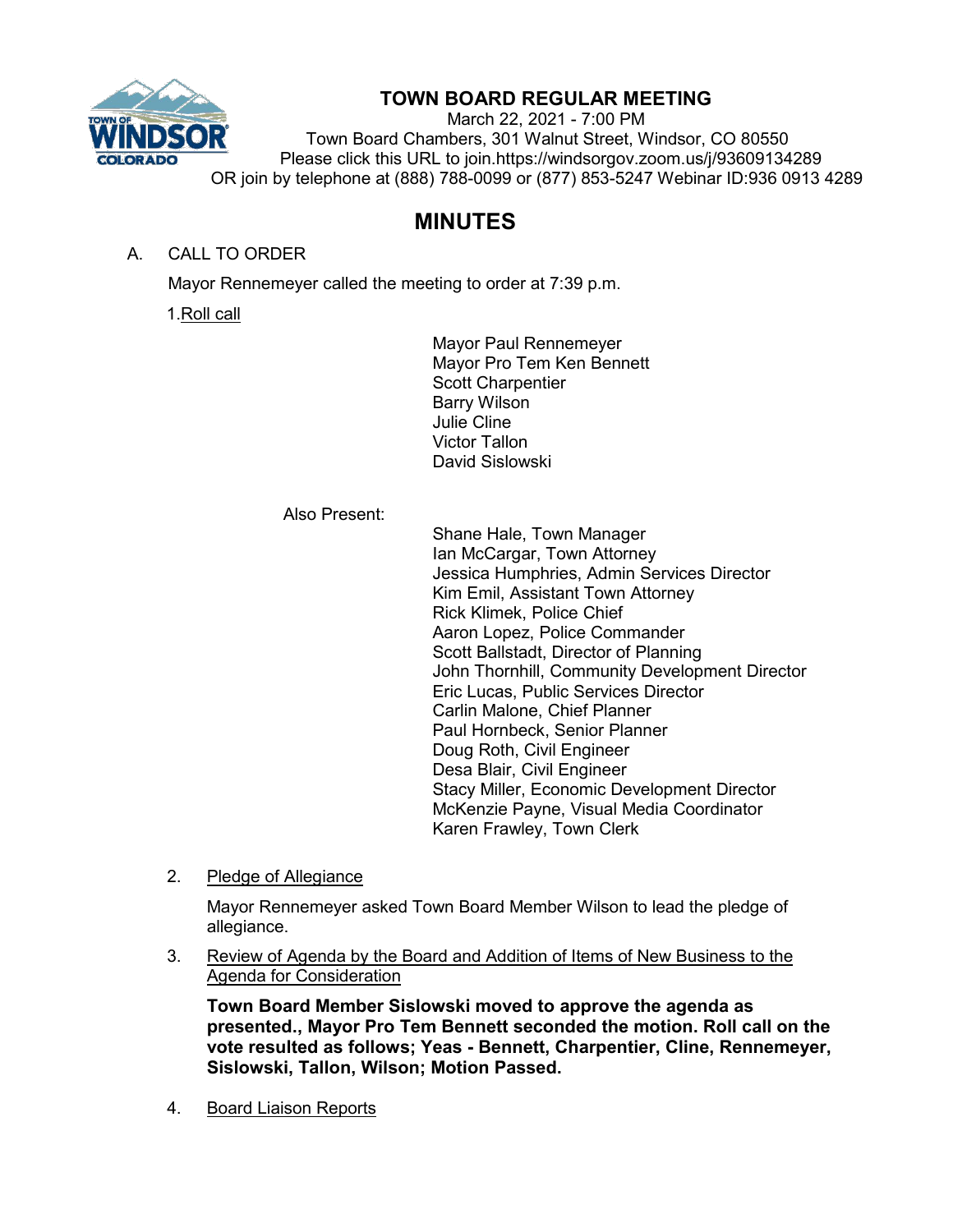• Town Board Member Charpentier - Chamber of Commerce, Clearview Library Board

Town Board Member Charpentier reported that the Library Board is still working on the Intergovernmental Agreements with the branch libraries and the new administrative office being located at the Severance branch library as well as the Ash Street office building. Town Board Member Charpentier reported that the Chamber of Commerce will have a meeting next week.

Mayor Rennemeyer added that the Library the next two nights will have public input sessions via zoom from 6:00 to 7:30 p.m., details can be obtained from the Library.

• Town Board Member Wilson - Planning Commission, Larimer County Behavioral Health Policy Council

Town Board Member Wilson reported that the BHPC received Presentations from 2020 Impact Fund Grant Recipients:

- The Kempe Organizations focuses on the prevention and treatment of child abuse and neglect: http://www.kempe.org/
- Healing Warriors Program provides non-narcotic therapy to service members and their families for pain, PTSD and sleep: https://www.healingwarriorsprogram.org/
- BHPC reviewed the BHPC Dashboard which is a work in progress, but is quickly becoming a great resource: https://www.larimer.org/behavioralhealth/data

FYI - New private sector services for substance abuse in Larimer County:

- Northpoint in Loveland, inpatient and outpatient programs: https://www.northpointcolorado.com/
- Garcia House in Fort Collins, residential treatment for adults with co-occurring disorders: https://www.summitstonehealth.org/garcia-house/
- Mayor Pro Tem Bennett Water and Sewer Board, 34, and I-25 Coalition's

Mayor Pro Tem Bennett reported that Water and Sewer board has been watching the snow pack, all of Colorado is still in a moderate or severe drought condition. The board is still pushing the Mayor's water challenge.

Mayor Pro Tem Bennett reported that the 34 and I-25 Coalitions have no updates since the last Board meeting.

• Town Board Member Cline – Tree Board, Poudre River Trail Corridor Authority, Historic Preservation Commission

Town Board Member Cline reported that the Historic Preservation Commission has not met since the last provided update.

Town Board Member Cline reported that the Tree Board meets tomorrow.

Town Board Member Cline reported that the Poudre River Trail Corridor Authority met on March 11th and are reviewing the financial report and the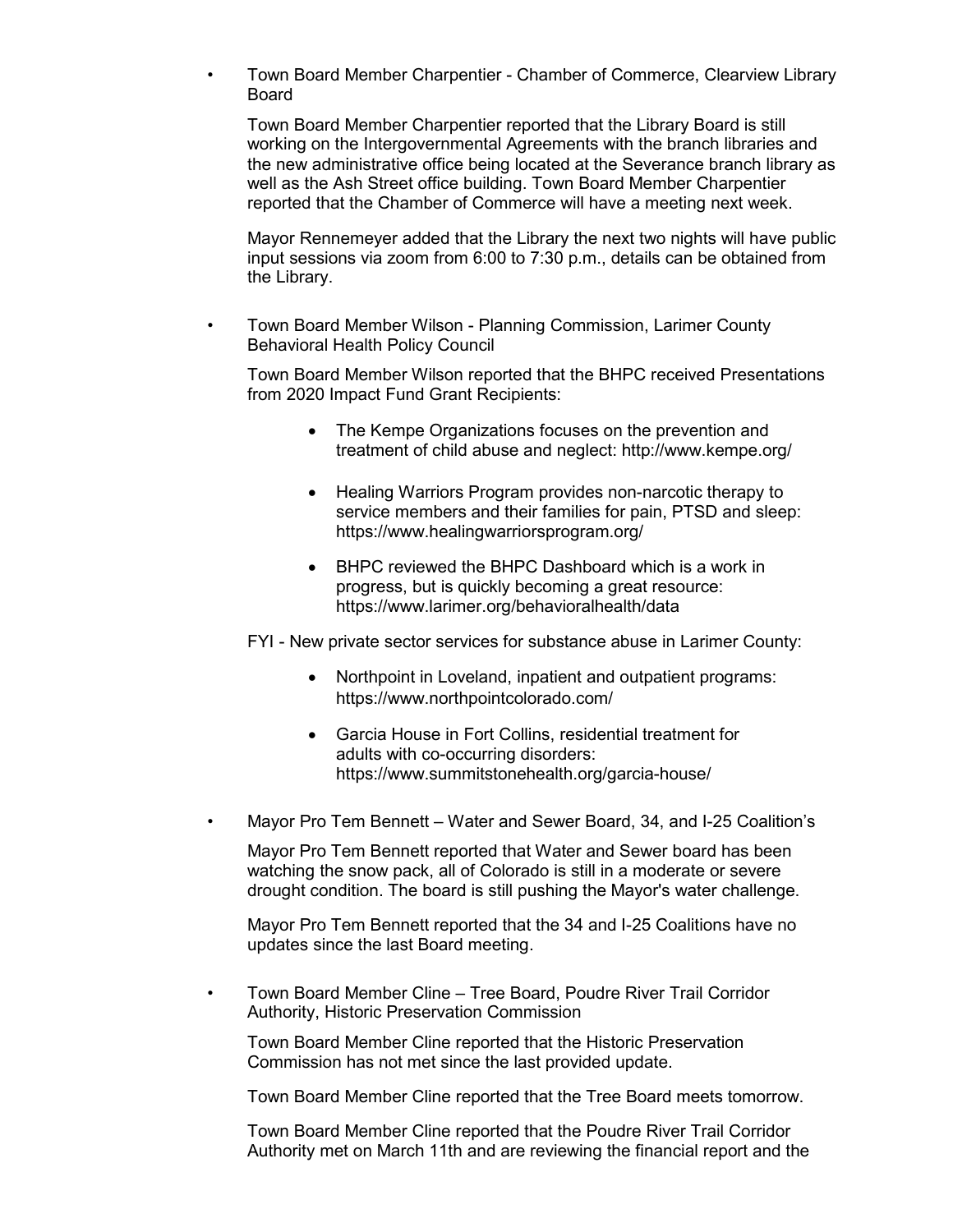budget. The authority tried for a trails grant but was unsuccessful. The authority is also looking at items and putting together a schedule for the traila-thon. The subcommittee met last week and spoke about the cycling without age program, as well as working on the creative brief for a marketing program.

• Town Board Member Tallon - Parks, Recreation and Culture Advisory Board, Great Western Trail Authority

Town Board Member Tallon reported that there are no updates for either board at this time.

• Town Board Member Sislowski - Windsor Housing Authority, Windsor Severance Fire District

Town Board Member Sislowski reported that the Fire District went through financial report updates for the district. One of the highlights, Chief presented to the board that they had been successful on a series of grants, they received a little over \$200,000.00 in grants recently.

Town Board Member Sislowski reported that the Windsor Housing Authority introduced two new board members, the board is now full. The Golden Meadows application has been submitted and they are thinking the interviews will be coming in the next few weeks and expecting decisions to be made in May. The board is working on updating their website and if there is any assistance the Town could provide in building and maintaining the website to reach out to the Chair. The board is looking at expanding their program they currently have in place for affordable housing to look at a first time home buyers program.

• Mayor Rennemeyer - Downtown Development Authority, North Front Range MPO

Mayor Rennemeyer reported that the North Front Range MPO has not met since the last meeting so there are no updates to provide.

Mayor Rennemeyer reported that the Downtown Development Authority met last Wednesday and they executed a letter of intent and exclusive negotiation agreement with Tribe Development. Ditesco design and contract for the scope of work to finish out the thru lot at Chimney Park area has been delayed for another month to work some details out.

#### 5. Public Invited to be Heard

Mayor Rennemeyer opened the meeting up for public comment, to which there was none.

#### B. CONSENT CALENDAR

- 1. Minutes of the March 8, 2021 Town Board Regular Meeting K. Frawley, Town Clerk
- 2. Boards and Commissions Appointment K. Frawley, Town Clerk On March 9th, Mayor Rennemeyer and Mayor Pro Tem Bennett conducted an interview for a vacancy on the Planning Commission. The following individual is being recommended for appointment.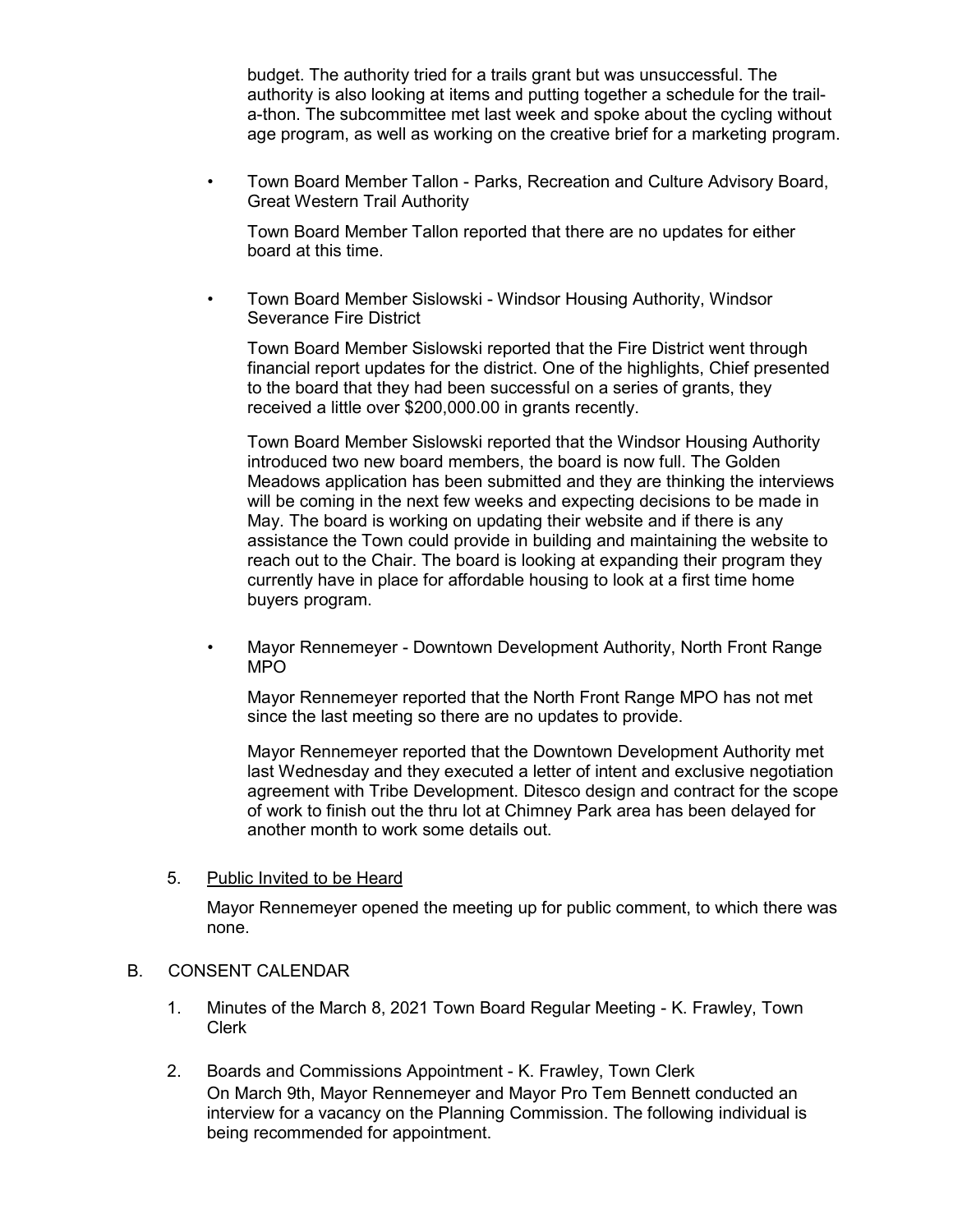Planning Commission Timothy Reddick - Term expiring March 2025

**Town Board Member Tallon moved to approve the consent calendar as presented, Town Board Member Wilson seconded the motion. Roll call on the vote resulted as follows; Yeas - Bennett, Charpentier , Cline, Rennemeyer, Sislowski, Tallon, Wilson; Motion Passed.**

#### C. BOARD ACTION

1. Public Hearing - Rezone - Hoehne Subdivision 1st Filing, Block 2, Tract B - Cindy Hoehne, Property Owner/Co-Applicant and Les Kaplan, Co-Applicant Please see materials included with ordinance item, Ordinance No. 2021-1622.

#### **Town Board Member Sislowski moved to open the public hearing, Town Board Member Tallon seconded the motion. Roll call on the vote resulted as follows; Yeas - Bennett, Charpentier , Cline, Rennemeyer, Sislowski, Tallon, Wilson; Motion Passed.**

Town Board Member Wilson stated "Mayor Rennemeyer, for the record I would like to point out that in my capacity as a Town Board liaison to the Planning Commission. I was present at the Planning Commission meeting during which this matter was previously presented. I wish to state that my participation in the Planning Commission proceeding has in no way influenced me in my capacity as a Town Board member this evening. I will make my decision and cast my vote this evening based solely on the evidence presented during this public hearing."

Per Ms. Malone, this is a request to rezone from GC (general commercial) to RMU (residential mixed use). This request was reviewed in accordance with Article V of Chapter 16 of the Municipal Code. The main criteria is the applicant shall provide a rezoning petition and justification for the rezoning request. The site is located South of the Safeway shopping center and is surrounded by existing residential zoning to the East and South, and commercial to the North as well as Northeast. The parcel to the West is currently undeveloped agricultural land. Typically, the Town shies away from a request to reduce the amount of commercial zone districts within the Town. This is a unique site given that it is surrounded on two sides by existing single family as well as residentially zoned property to the West. This property has also remained undeveloped since it was annexed for the shopping center. Planning staff has also consulted with Economic Development to make sure there were no concerns they had regarding this request from commercial to residential. When staff was reviewing this request with the comprehensive plan, there were many items that helped support this justification. This is a parcel that is within a residential neighborhood, this is the only commercially zoned parcel within the block. This request would create a cohesive residential mixed use zone for the block. Additionally, this provides a good transition of land uses between the commercial to the North and the residential to the South. There was a neighborhood meeting held on February  $2<sup>nd</sup>$  via zoom and there were five attendees, two of which identified themselves as neighbors. The discussion focused around the uses that would be allowed with the new zoning. At the March 17, 2021 meeting, the Planning Commission forwarded to the Town Board a recommendation of approval of the rezone petition and ordinance subject to any outstanding Planning Commission and Staff comments being addressed.

Mayor Pro Tem Bennett asked staff what attempts have been made over the years to develop this property? Mr. Kaplan stated that he is not aware of any applications that have been submitted. Mr. Kaplan stated that he did read an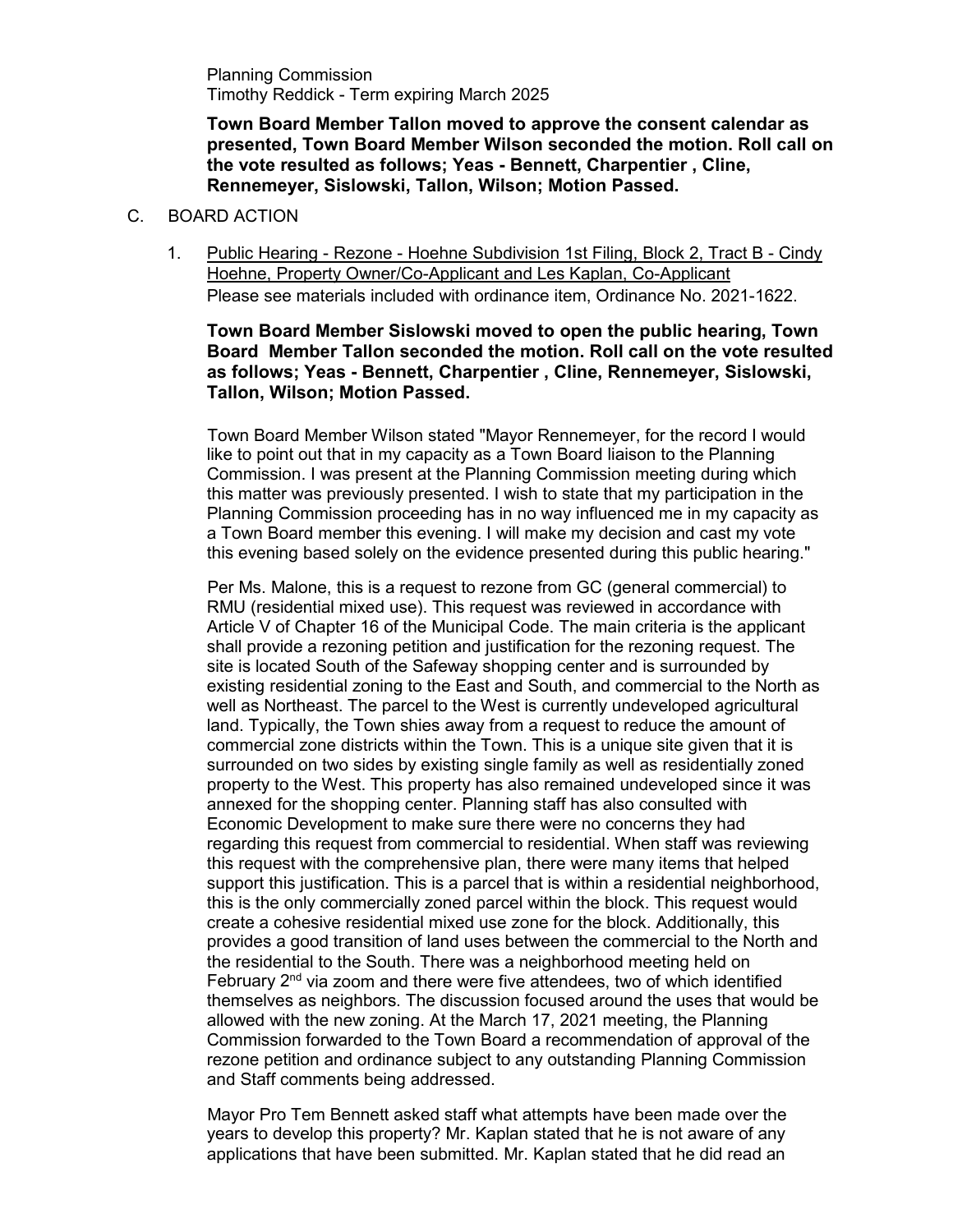application that was submitted twenty years ago by Mr. Hoehne trying to justify the general commercial zoning. His vision for the property was to have an office with a residential character that would include renovating the house on the property into an office. Mr. Kaplan stated that giving it's distance from Main Street, it's adjoining through residential neighborhoods, and adjoining RMU zoning makes it not prime for commercial development. Were someone to develop it consistent with general commercial zoning district, he believes that it would be very intrusive to the three residential neighborhoods that are already there. Mr. Ballstadt stated that when the property was annexed, the only reason the property was zoned commercially was because Mr. Hoehne had the thought that his house could be converted to an office type use and they might have a couple of other residential looking offices surrounding the existing home. At that time, staff did entertain two different concepts of that nature and they were not right for development and had very little interest for the location.

Town Board Member Cline asked if this is changed back to RMU, what is thought to be developed there? Mr. Kaplan stated that there hasn't been a lot of visioning for the property, but the property is a multi-family site, a transition property between residential and commercial development. There would have to be a lot of market analysis done and conversations with the Town to come up with a clearer vision of what the character would be.

Town Board Member Sislowski asked if Ms. Miller could give her viewpoint on this property changing from commercial. Town Board Member Sislowski stated that in looking at the public hearing comments in the packet shows concern about what kind of building would be across the street, how high would they be and if the property was rezoned to RMU-1 there is a certain use by right within the zoning that would allow the developer to build almost anything without any kind of conditions and would like to clarify that once this property is rezoned, how much control will the Town have over the design that will be put in? Ms. Miller stated that there have not been any submitted proposals or projects that have met the commercial criteria for that area. Traditionally, following the pattern of the Town Board, she is not supportive of switching commercial development to residential. However, this parcel fits the need of a unique property that has not seen any demand for commercial development including the vision that Mr. Hoehne had many years ago, which is no longer valid.

Town Board Member Wilson stated that he agrees that this is not conducive to commercial as zoned and thinks that instead of looking at it as a conversion, he looks at it as looking to zone it correctly. Maybe it would have been zoned RMU in the past had the previous owner had not wanted to do something with it at the time.

Mr. Ballstadt responded to Town Board Member Sislowski's question about the control the Town would have by stating that once the property is zoned residential mixed use, that will be a use by right zone district. That does allow for any of the Town's residential densities. It would still need to meet the capacities of the existing infrastructure and would need to meet all the height and set back requirements.

Mr. Kaplan stated that a comment made by a Planning Commission member as well as several Town Board Members about the hesitancy to rezone a general commercial property to residential. For the record, general commercial zoning doesn't generate sales tax, it's the consumer that generates sales tax. In this case, having an additional opportunity for residents in that area to frequent the commercial will do more for sales tax than leaving it as general commercial property in its less than ideal location of the general commercial zone.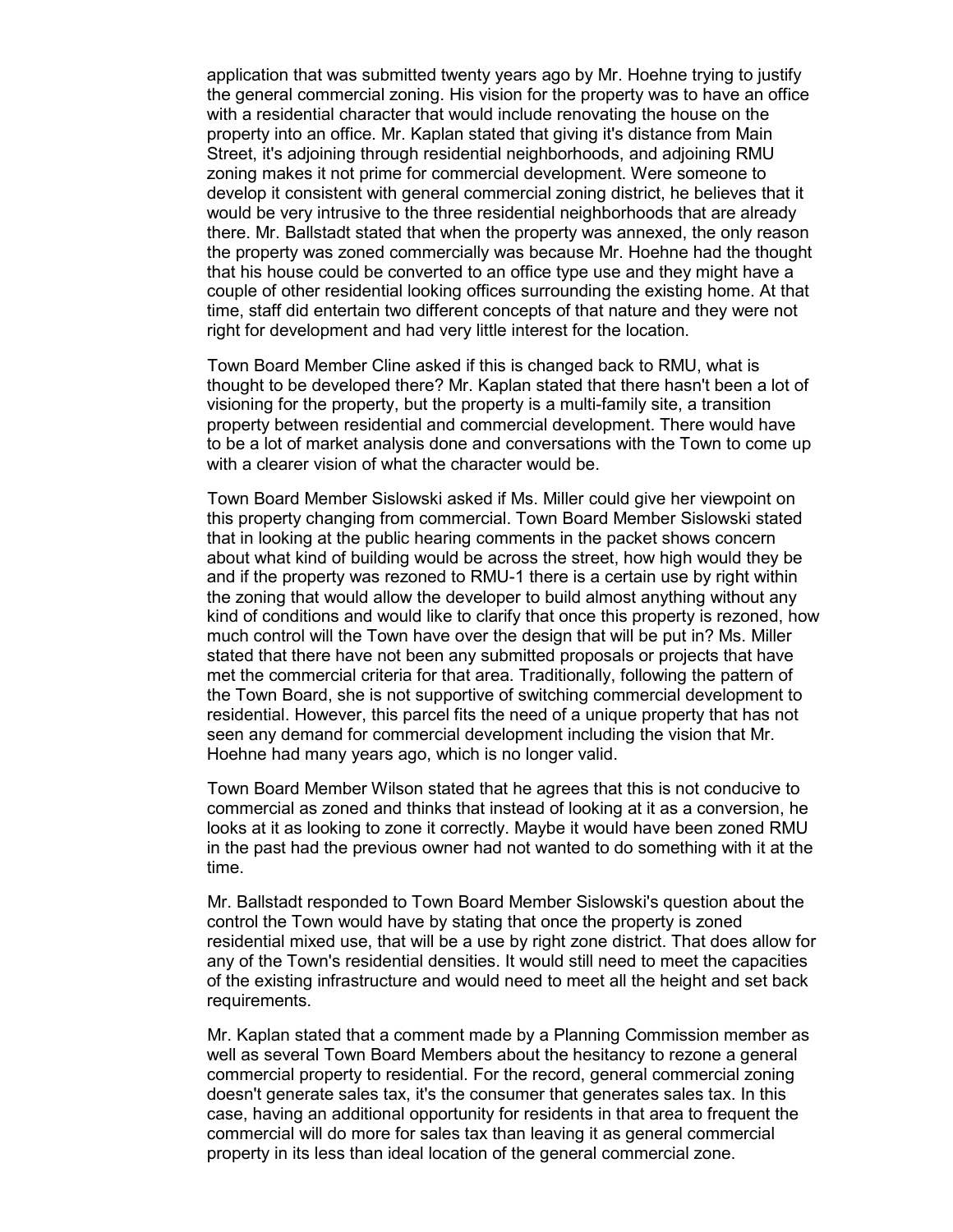**Mayor Pro Tem Bennett moved to close the public hearing, Town Board Member Sislowski seconded the motion. Roll call on the vote resulted as follows; Yeas - Bennett, Charpentier , Cline, Rennemeyer, Sislowski, Tallon, Wilson; Motion Passed.**

2. Ordinance No. 2021-1622 - Ordinance Approving a Zoning Map Amendment from GC (General Commercial) to RMU-1 (Residential Mixed Use) Zone District - Hoehne Subdivision 1st Filing, Block 2, Tract B - Cindy Hoehne, Property Owner/Co-applicant, and Les Kaplan, Co-applicant The applicants, Cindy Hoehne and Les Kaplan, represented by Melanie Foslien of Northern Engineering, have submitted a rezoning application to rezone 4.36 acres from GC (General Commercial) to RMU (RMU-1) (Residential Mixed Use) Zone District. The proposed rezoning is located west of and adjacent to  $15<sup>th</sup>$  Street, south of and adjacent to Westwood Drive, and north of Walnut Street and Westwood Village Park. The subject rezoning plat includes a 3.79- acre parcel plus adjacent right-of-way to the centerline of  $15<sup>th</sup>$  Street and centerline of Westwood Drive.

The property is currently agricultural with one single-family residence and is surrounded by following zoning and land uses:

North: GC (General Commercial); Safeway shopping center (Hoehne Subdivision 1st Filing)

South: SF-1 (Residential, Single-family); Westwood Village Park and single-family residential (Westwood Village Subdivision 2nd Filing)

East: SF-1 (Residential, Single-family); single family residential (Westwood Village Subdivision)

Northeast: GC; Medical Facilities and Assisted Living – Columbine Health (Westwood Village Subdivision  $5<sup>th</sup>$  Filing)

West: RMU-1 (Residential Mixed Use); agriculture (Hoehne Subdivision 1<sup>st</sup> Filing)

Per Section 16-5-20 of the Town's Municipal Code, an applicant requesting a zoning map amendment must submit to the Town a petition and justification for the rezone.

The property was zoned commercial at the time the Safeway shopping center was rezoned. The subject parcel has remained agriculture/undeveloped since this time. The property owner has petitioned to rezone the property to residential because there has been little interest for commercial development on the subject property due to the location behind the commercial center and rezoning to residential would tie into the existing residential development (east and south) and residentially zoned (to the west). Additionally, the RMU (RMU-1) zone district provides and appropriate transition from single-family residentially zoned property to the south to the GC (General Commercial) zoned property to the north.

The subject rezoning application constitutes an amendment to the Town's Official Zoning District Map. In accordance with Article XXIII of Chapter 16 of the Municipal Code, the rezoning from GC to RMU (RMU-1) is in compliance with the Town's 2016 Comprehensive Plan goals and objectives, as outlined below.

The applicant held a neighborhood meeting on February 2, 2021. There were five attendees and two of the five attendees identified themselves as neighbors. Please refer to the enclosed meeting summary for topics discussed at the meeting. The main topic was the uses allowed in the GC zoning district as compared to the proposed RMU (RMU-1) zoning district, and the RMU (RMU-1)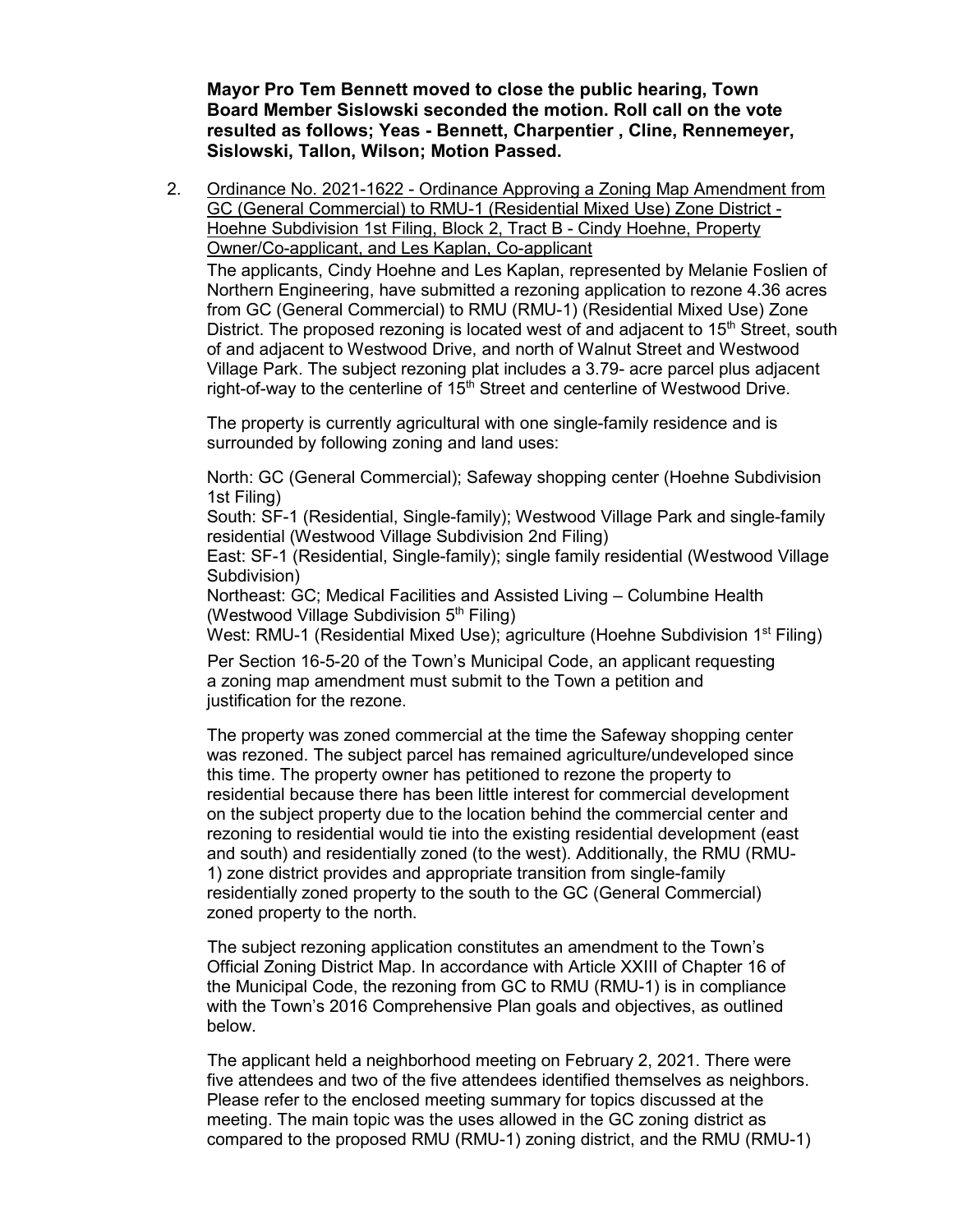zone district allowable building height and density. Other questions were related to future development.

#### **Conformance with the Comprehensive Plan**

The rezone petition is consistent with the following comprehensive plan goals and objectives:

#### **Chapter 5b – Growth Framework**

**Goal:** *Maintain the character of the community while accommodating future growth that is fiscally and environmentally responsible.*

Staff comment: The property is located immediately south of a shopping center (Safeway) and further south of the New Windsor Marketplace, southwest of medical offices and assisted living, southeast of medical offices/urgent care (River Valley Crossing Subdivision), financial businesses, auto services, and restaurants; and north of an existing Town park (Westwood Village Park). The property is located within the Westwood Village neighborhood, located west and north of existing single-family residential. Future development within an area already served by utilities and services ("infill") creates less of a fiscal burden on municipalities by having less utility and road infrastructure to maintain on a per unit basis. Additionally, the property is located within an area offering alternative forms of transportation such as walking, biking, and transit. The Poudre Express Route has two stops in close proximity to the subject site, a west-bound to Fort Collins stop on the north side of Main Street/SH 392, west of  $15<sup>th</sup>$  Street, and an east-bound to Greeley stop on the south side of Main Street, also west of 15<sup>th</sup> Street.

**Objective 3:** Develop new neighborhoods adjacent to the Town core. Staff comment: The proposed rezoning is in close proximity to the Town core, being approximately one mile west of downtown and within an established neighborhood.

#### **Chapter 5c Residential Areas Framework Plan:**

**Goal:** *Support diverse housing and residential neighborhoods to meet the needs of varying family sizes, lifestyles, and income levels.*

**Objective 4:** Foster a diversity of housing types and sizes through coordinated land use planning and zoning.

**Objective 5:** Support high density residential development near Downtown, commercial centers, and mixed-use nodes.

Staff comment: The proposed RMU (RMU-1) zoning allows for a mix of residential types. Future development of the property requires a site plan application and an administrative approval. A site plan application for the subject property has not been received at this time. As stated herein, the RMU (RMU-1) zone district offers an appropriate transition between the single-family residential located south of the subject property to the commercial center located to the north.

#### **Notification**

The applicant held a neighborhood meeting on February 2, 2021, virtually via Zoom. A link to this meeting was included in the mailing to adjacent property owners.

Notifications for this meeting were as follows:

- January 20, 2021- display ad published in papers
- January 15, 2021 affidavit of mailing to property owners within 300 feet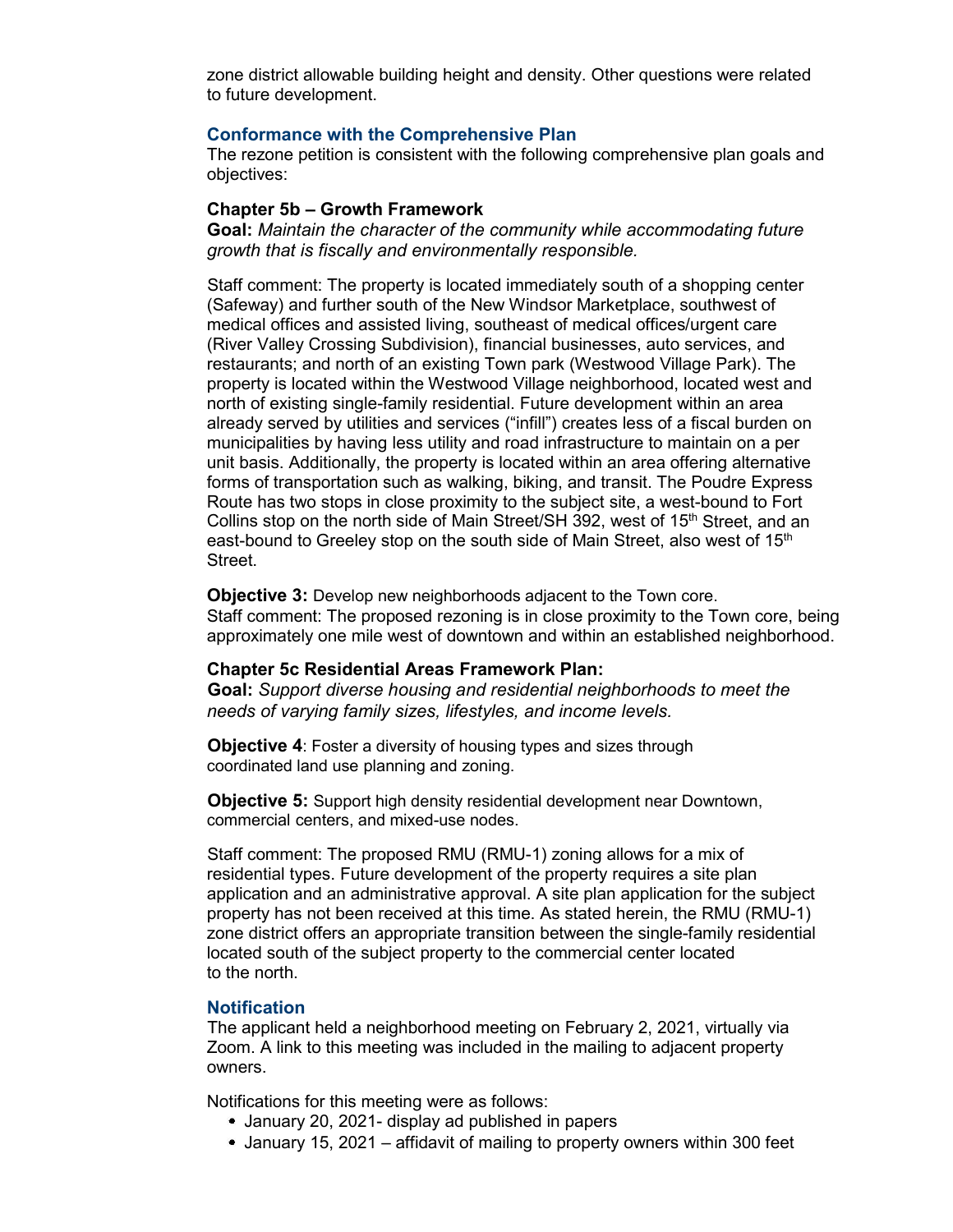Public Hearing notifications for the Planning Commission and Town Board meetings were completed in accordance with the Municipal Code as follows:

- February 19, 2021 applicant mailed letters to surrounding property owners
- February 24, 2021 development signs posted on property
- February 26, 2021 public notice published in newspapers
- $\bullet$  February 24, 2021 public hearing notice published to Town website

Per Ms. Malone, at the time that this application was submitted, Cindy Hoehne was the property owner and she just sold the property last Friday.

Town Board Member Tallon stated that he knew Mr. Hoehne when he was on the Planning Commission, and at that time it was viable for the commercial zone to be there. At this time, feels that this would be better to go to RMU.

Mayor Pro Tem Bennett stated that it has always bothered him thinking about converting commercial to residential but is going to vote yes on this for two reasons. One, the location would be difficult to have any viable commercial development. The second, Mr. Kaplan made a point that residential mixed use might result in more rooftops which might result in more business traffic for those businesses to the North.

Town Board Member Charpentier stated that when he hears the word mixed use, he thinks of mixed residential and commercial and is wondering if that opportunity for commercial development can be left open? Ms. Malone stated that the RMU is set up so if there is a property that is forty or more acres and it has a master plan that it may include commercial. Since this property is so small, it wouldn't be eligible for that.

Town Board Member Sislowski stated that he remembered talking about in the past about residential mixed use development where it was required at a certain percentage be used as commercial. Ms. Malone stated that there was discussion during the land use code update on if the Town wanted to have a requirement with the RMU zone district and it was Town Board's direction that didn't want to require it. Mr. Ballstadt stated that it was during the land use code discussion and there was some conversation at Planning Commission and at Town Board and although there was some desire to require commercial in certain residential developments. At the end of the discussion, landed on trying to force commercial where it may not be viable was not a good idea so ultimately the Town does not require commercial to be mandatory on residential mixed use zones. Town Board Member Sislowski stated that this location is perfect for RMU, there is a grocery store that can be walked to, and urgent care that can be walked to and really feels like a location that is really primed for those who may need easy access to those services.

**Town Board Member Sislowski moved to approve Ordinance number 2021-1622, Town Board Member Wilson seconded the motion. Roll call on the vote resulted as follows; Yeas - Bennett, Charpentier , Cline, Rennemeyer, Sislowski, Tallon, Wilson; Motion Passed.**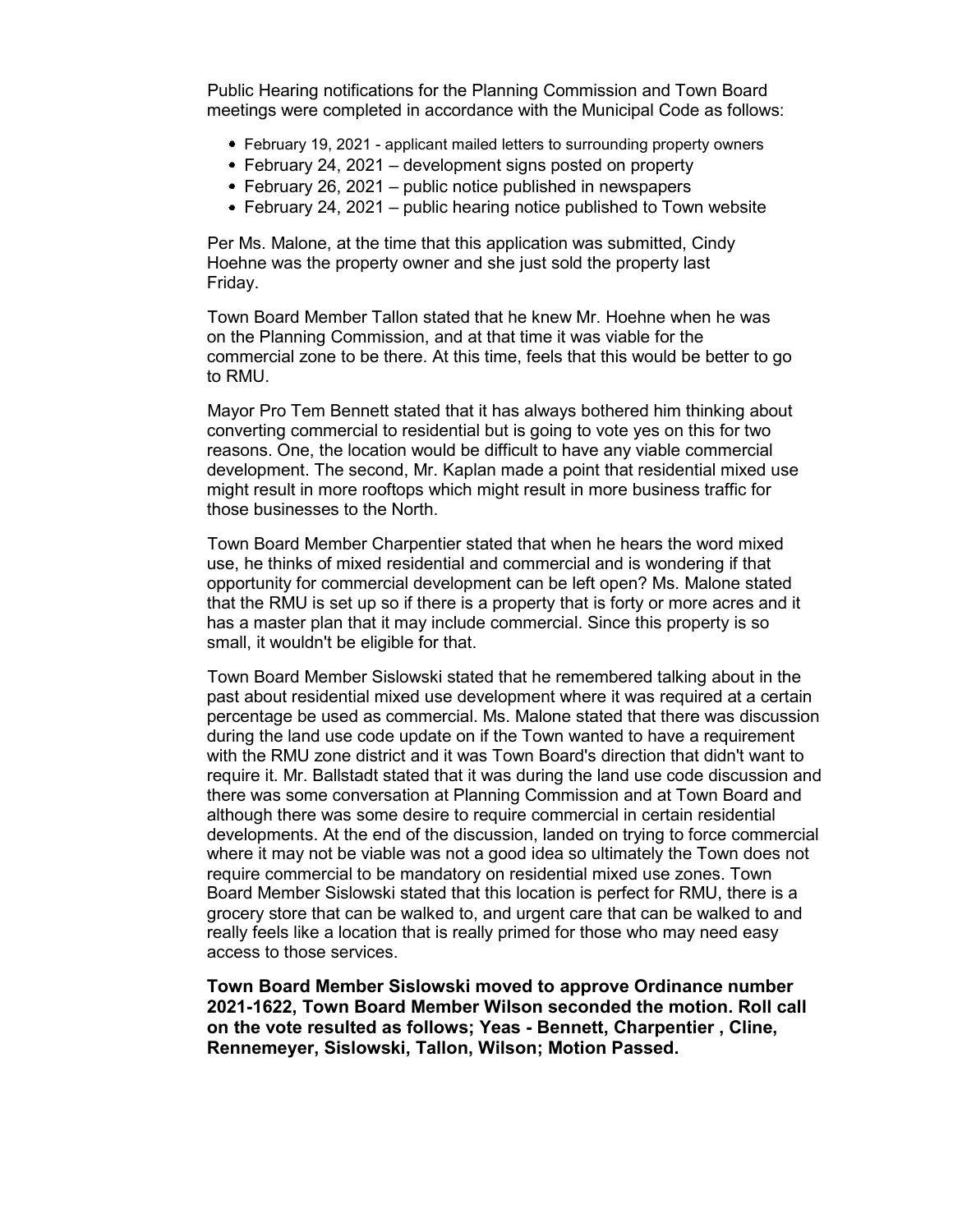3. Public Hearing - Final Major Subdivision – The Ridge at Harmony Road Subdivision 5th Filing - Jeff Mark, The Landhuis Company, applicant; Kristin Turner, TB Group, applicant's representative The applicant Jeff Mark of the Landhuis Company, represented by Ms. Kristin Turner of the TB Group, has submitted an application for a final major subdivision plat and a final site plan for The Ridge at Harmony Road Subdivision  $5<sup>th</sup>$  Filing. The subdivision encompasses approximately 16.5 acres and is zoned Residential Mixed Use (RMU).

Development characteristics:

- · 16.5 total acres
- 103 townhome lots/units in 21 buildings
- Two tracts (4.7 acres) for future commercial development
- Water Service: North Weld County Water District
- Sewer Service: Boxelder Sanitation District
- Privately owned & maintained internal road network
- Parking: 423 spaces (2 garage spaces and 2 driveway paces per off-street spaces) unit and 11

Building Characteristics:

- · 8 four-unit buildings, 10 five-unit buildings, 3 seven-unit buildings
- · Two story buildings
- · Building materials: synthetic stone, 6" exposed lap siding, 8" vertical batten siding, and asphalt shingles siding, vertical

Vehicular Access is provided by street connections to Duncroft Drive and Rycroft Drive, which connect to Harmony Road and Latham Parkway/ WCR 13, respectively. A traffic memo, prepared by the applicant's traffic engineer, indicates the proposed townhomes and future commercial development will generate 1,106 daily trips, with 90 morning peak hour trips and 100 afternoon peak trips. This trip generation is considerably less than originally anticipated when the traffic study for The Ridge at Harmony Road was prepared. No offsite transportation improvements are proposed with the development.

In addition to connections to surrounding sidewalks, bike and pedestrian access are provided with connections to the Town-maintained Harmony Road trail to the south and to the north-south trail through the neighborhood immediately to the west.

The site is located approximately  $\frac{1}{4}$  mile south of the planned Town park site at The Ridge at Harmony Road. Two small privately maintained green spaces with playground and barbeque amenities for residents are proposed within the development

The applicant held a neighborhood meeting on July 7, 2020. The meeting was held digitally via the Zoom platform due to the ongoing pandemic. A summary of the meeting is attached.

**Town Board Member Tallon moved to open the public hearing, Town Board Member Sislowski seconded the motion. Roll call on the vote resulted as follows; Yeas - Bennett, Charpentier , Cline, Rennemeyer, Sislowski, Tallon, Wilson; Motion Passed.**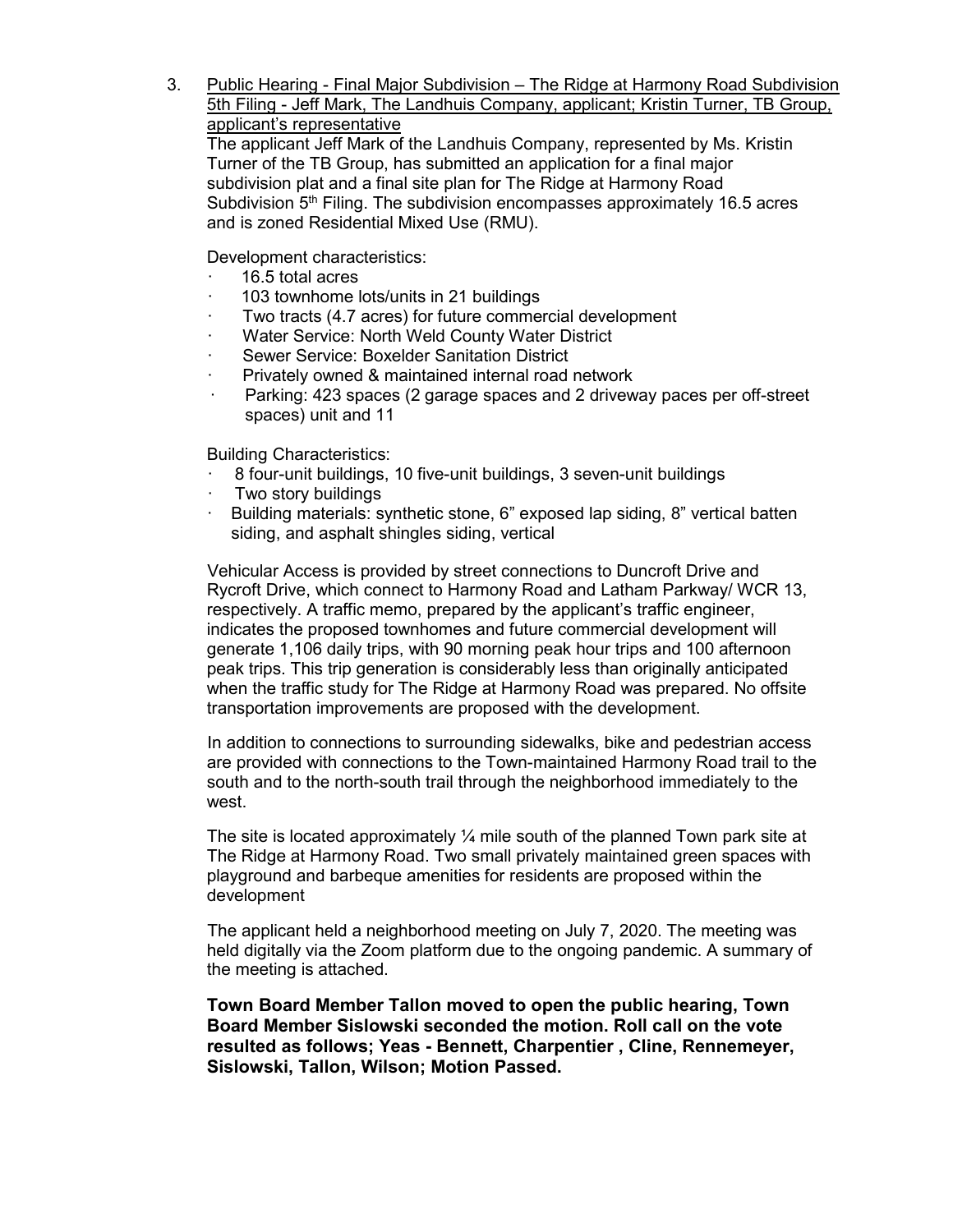Town Board Member Wilson stated "Mayor Rennemeyer, for the record I would like to point out that in my capacity as a Town Board liaison to the Planning Commission. I was present at the Planning Commission meeting during which this matter was previously presented. I wish to state that my participation in the Planning Commission proceeding has in no way influenced me in my capacity as a Town Board member this evening. I will make my decision and cast my vote this evening based solely on the evidence presented during this public hearing."

Per Mr. Hornbeck, this proposal is for one-hundred and three townhome lots that would consist of twenty-one buildings. The internal road network would be privately owned and maintained. There are two parking spaces, two garage spaces, and two driveway spaces per unit as well as a small number of off street parking as well. There was a traffic memo prepared with the application that summarizes the trip numbers and the impact. There are no offsite transportation improvements required or associated with this development. This development is in conformance with both the strategic and comprehensive plans. At the March 17, 2021 meeting, the Planning Commission forwarded to Town Board a recommendation of approval of the final major subdivision as presented. Additionally, staff has been working with the applicants to address Town of Timnath concerns regarding subdrain along Latham Parking serving the subdivision, and recommends those improvements shall be completed as a condition of construction acceptance of the subject development.

Town Board Member Wilson stated that on the North landscape plan it shows the oil and gas parcel to the West and asked what the plan is and if there is going to be any kind of fracking operations? Mr. Hornbeck replied that it is an existing oil and gas window that was platted with the second filing of The Ridge so it is not being dedicated or part of the current proposal. It was required at that time to provide the mineral owner with access to those minerals with the development occurring around it. Town Board Member Wilson stated that if you are putting houses next to an existing well, the set back is around three-hundred and fifty feet but the State increased them further than that and didn't know how it would apply if it is already platted. Mr. Ballstadt stated that the new State setbacks only apply to new oil and gas coming to existing homes and this window was platted prior to those regulations being in place. Mr. Ballstadt stated that he doesn't know if this site is viable for new oil and gas and would probably have to access those minerals from an off-site location and come under the property to get to them.

Town Board Member Sislowski asked what the two large open areas on the map are intended to be if anything in the future, as well as is curious what the large open space on the South edge of the development is meant for? Mr. Mark replied that the two areas on the East side are commercial but does not have any users as of now. The South side, is parcel right of way and drainage for Harmony Road and are undevelopable property.

Mayor Pro Tem Bennett asked how the trails are being conjoined with other trails and subdivisions? Mr. Hornbeck replied that there is a ten-foot concrete trail on Harmony that is a regional trail that will eventually have additional connections down South to the Poudre Trail. There are also a number of sidewalk connections to that trail, as well as a soft surface trail along the Western boundary that extends more through the portion of The Ridge that is mostly built out.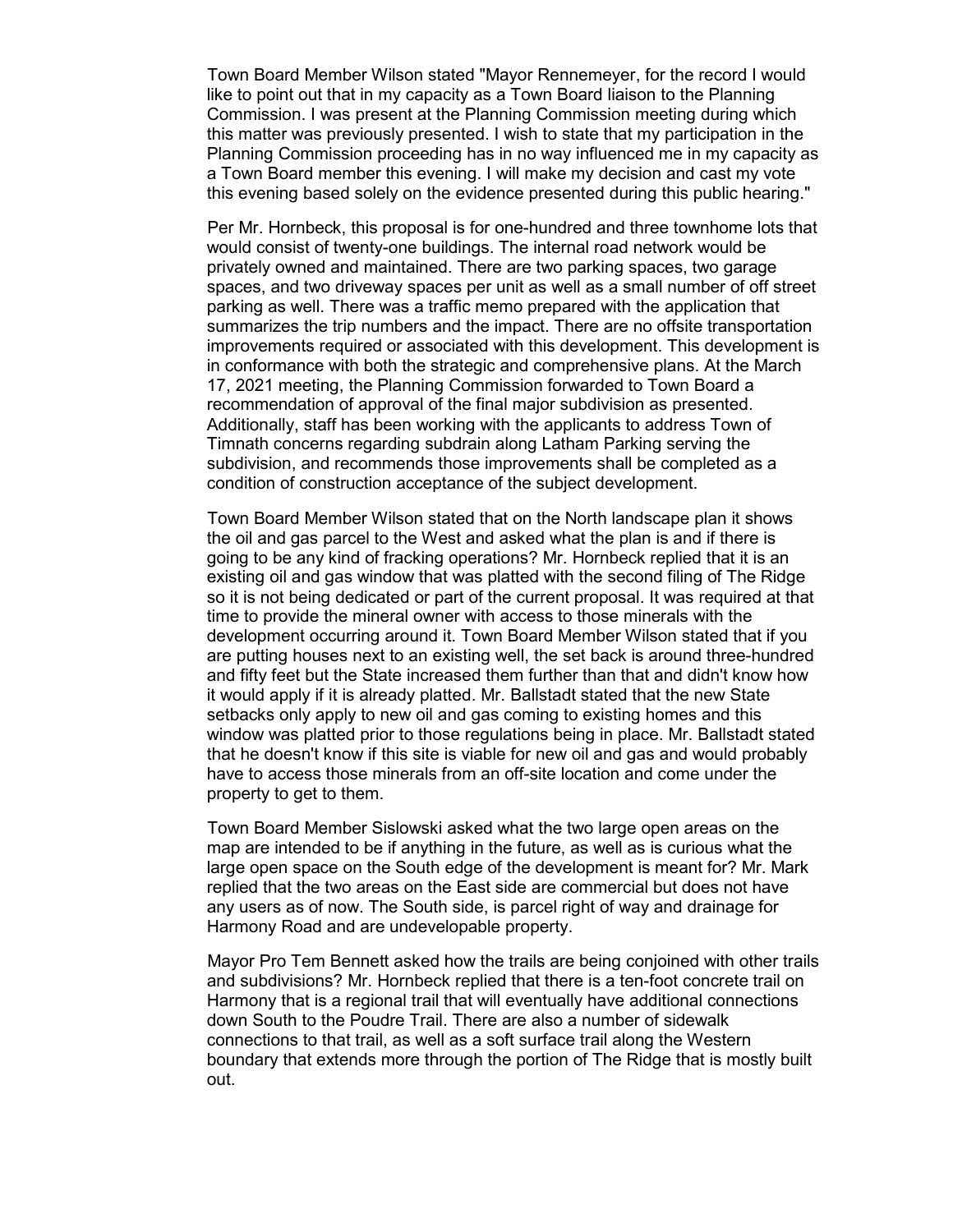**Town Board Member Tallon moved to close the public hearing, Mayor Pro Tem Bennett seconded the motion. Roll call on the vote resulted as follows; Yeas - Bennett, Charpentier , Cline, Rennemeyer, Sislowski, Tallon, Wilson; Motion Passed.**

4. Resolution # 2021-14 Approving a Final Major Subdivision of The Ridge at Harmony Road Subdivision 5th Filing - Jeff Mark, The Landhuis Company, applicant; Kristin Turner, TB Group, applicant's representative

Please refer to the previous agenda item for discussion and recommendation.

Per Mr. Hornbeck, nothing further on this item.

Town Board Member Tallon asked if staff could provide a summary of the traffic impact study if townhomes are approved. Mr. Mark replied that all of the abutting roadways are installed that will service the exterior of this townhome site and all frontage from CR13 to CR15, all improvements along Harmony Road have been completed.

Town Board Member Sislowski stated that he had the same thought on the roads and believes that CR13 is going to need some attention in the near future. There will be a whole lot of people that are trying to get from North to South and the only options right now are fairly limited.

Mr. Ballstadt stated that he wanted to point out that Latham Parkway adjacent to Harmony Road is a Town of Timnath road and staff has been exchanging referrals with Timnath regularly on all of these applications. Similarly South of Harmony Road, is the Town of Timnath road and staff will be working jointly with Timnath on the referrals.

Mayor Rennemeyer stated that he remembers there was a section when the subdivision was originally being built on Latham Parkway that was town maintained and asked if it was fully Timnath's road now to maintain and plow. Mr. Ballstadt replied that it is Timnath's road and the Town did enter into an IGA with Timnath regarding that road.

**Town Board Member Tallon moved to approve Resolution number 2021- 14, Town Board Member Wilson seconded the motion. Roll call on the vote resulted as follows; Yeas - Bennett, Charpentier , Cline, Rennemeyer, Sislowski, Tallon, Wilson; Motion Passed.**

5. Resolution # 2021-15 Approving a Final Site Plan of The Ridge at Harmony Road Subdivision 5th Filing - Jeff Mark, The Landhuis Company, applicant; Kristin Turner, TB Group, applicant's representative

The applicant Jeff Mark of the Landhuis Company, represented by Ms. Kristin Turner of the TB Group, has submitted an application for a final major subdivision plat and a final site plan for The Ridge at Harmony Road Subdivision 5<sup>th</sup> Filing. The subdivision encompasses approximately 16.5 acres and is zoned Residential Mixed Use (RMU).

Development characteristics:

- · 16.5 total acres
- 103 townhome lots/units in 21 buildings
- Two tracts (4.7 acres) for future commercial development
- Water Service: North Weld County Water District
- Sewer Service: Boxelder Sanitation District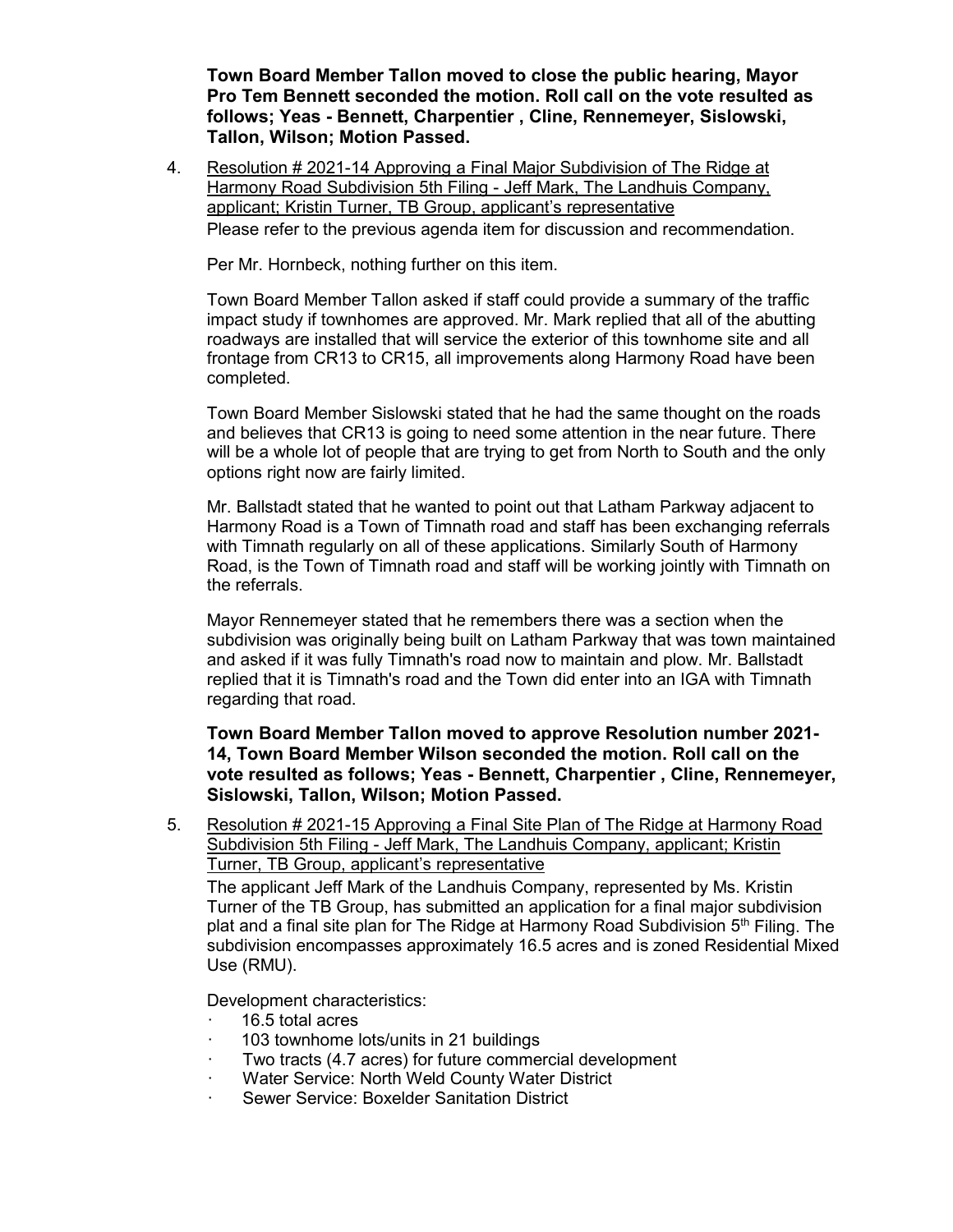- Privately owned & maintained internal road network
- Parking: 423 spaces (2 garage spaces and 2 driveway spaces per unit and 11 off-street spaces)

Building Characteristics:

- · 8 four-unit buildings, 10 five-unit buildings, 3 seven-unit buildings
- · Two story buildings
	- Building materials: synthetic stone, 6" exposed lap siding, 8" vertical siding, vertical batten siding, and asphalt shingles

Vehicular Access is provided by street connections to Duncroft Drive and Rycroft Drive, which connect to Harmony Road and Latham Parkway/ WCR 13, respectively. A traffic memo, prepared by the applicant's traffic engineer, indicates the proposed townhomes and future commercial development will generate 1,106 daily trips, with 90 morning peak hour trips and 100 afternoon peak trips. This trip generation is considerably less than originally anticipated when the traffic study for The Ridge at Harmony Road was prepared. No offsite transportation improvements are proposed with the development.

In addition to connections to surrounding sidewalks, bike and pedestrian access are provided with connections to the Town-maintained Harmony Road trail to the south and to the north-south trail through the neighborhood immediately to the west.

The site is located approximately  $\frac{1}{4}$  mile south of the planned Town park site at The Ridge at Harmony Road. Two small privately maintained green spaces with playground and barbeque amenities for residents are proposed within the development The applicant held a neighborhood meeting on July 7, 2020, in accordance with Chapter 16, Article XXXI, and Chapter 15, Article III, of the Municipal Code. The meeting was held digitally via the Zoom platform due to the ongoing pandemic. A summary of the meeting is attached.

Per Mr. Hornbeck, at the March 17, 2021 meeting, the Planning Commission forwarded to Town Board a recommendation of approval of the final site plan as presented.

Mr. Mark, stated that they did complete the road impact widening and turn lanes North of Harmony Road.

**Town Board Member Tallon moved to approve Resolution number 2021-15, Board Member Cline seconded the motion. Roll call on the vote resulted as follows; Yeas - Bennett, Charpentier , Cline, Rennemeyer, Sislowski, Tallon, Wilson; Motion Passed.**

#### D. COMMUNICATIONS

1. Communications from Town Attorney

Per Mr. McCargar, the Town attorney's office is pretty much back to full-time in office hours. Tomorrow, Mr. McCargar will be presenting to the State Bar Association membership a case study on a charter academy versus a local land use authority powers which is based on an experience the Town had over the last year with the charter school. The legal issues that were raised in that case although were not resolved on an appellate level in court are still of interest to the bar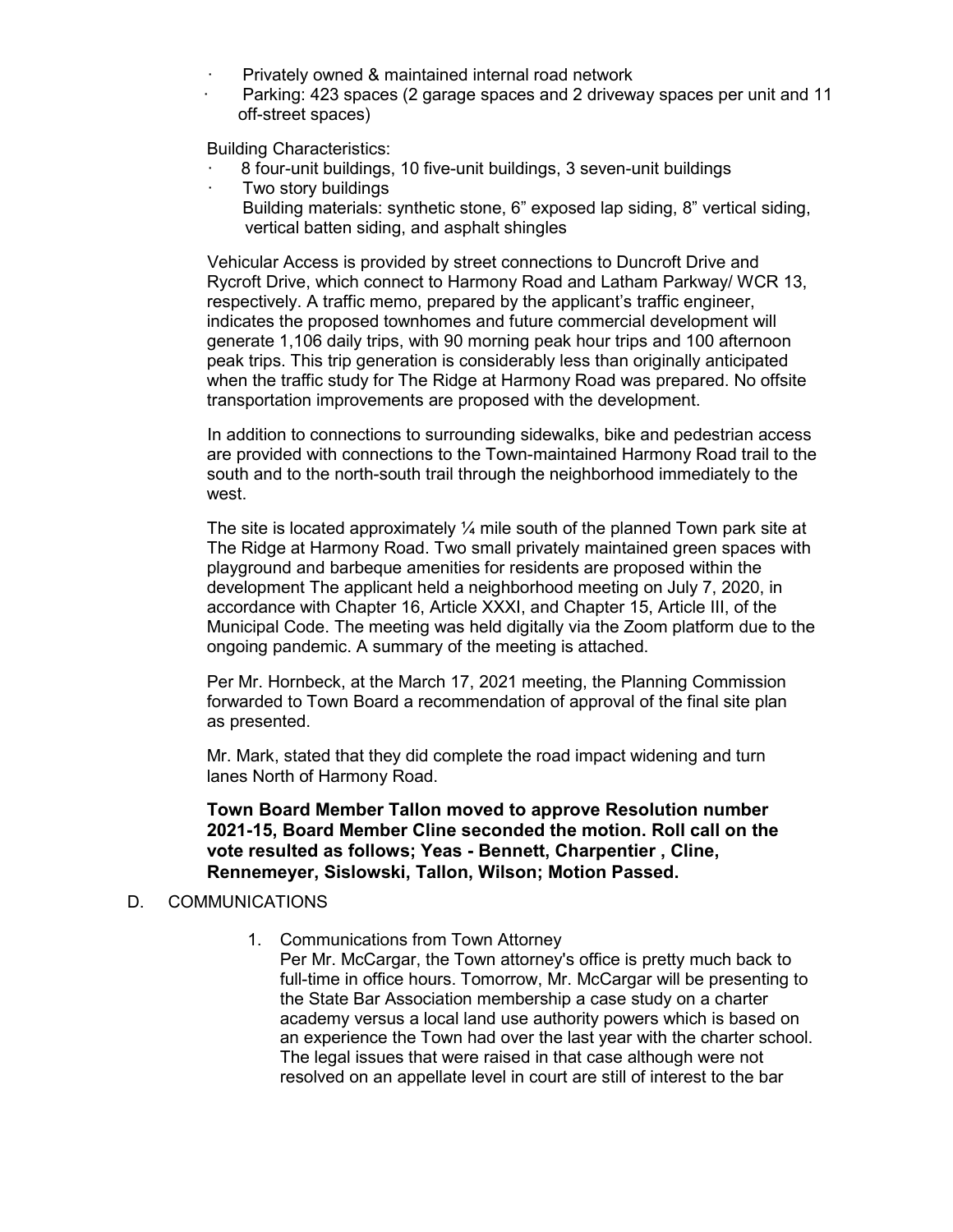and will be presented. Ms. Emil will be out next week but Mr. McCargar will be in the office if needed.

2. Communications from Town Staff

Commander Lopez stated that the thoughts and prayers are with the people of Boulder due to the shooting tragedy that happened earlier in the day.

Chief Klimek stated that the Polar Plunge is coming up on Saturday and there is still room on the team for anyone interested to join. Mr. Hale stated that on that note, something staff has wanted to speak about is a concept where Town Board would match a certain dollar amount if employees contribute money to various fundraisers efforts? Mayor Rennemeyer asked out of the Town Board discretionary budget, is there the ability to say they can match employee contribution for the Polar Plunge event? Mr. Hale responded that the Town Board could do that and this is a great program to match. Town Board Member Sislowski asked what the current status of the fund is? Mr. Hale responded that this year's budget was around \$115,000.00 and there has only been around \$30,000.00 earmarked for known events. Mayor Rennemeyer checked with all boards members who all unanimously agreed to match funds for employee donations for this event. Town Board Member Charpentier stated that it could be concerning if someone made a large donation and suggested a cap should be placed on the amount the Board will donate? Mr. Hale suggested a not to exceed amount of \$10,000.00 for this event, and all board members agreed.

- a. Windsor Police Department February 2021 Statistical Report
- b. NoCO Nosh Update

Per Ms. Miller, in the packet there was a memo regarding the Nosh delivery system. Per the memo, there are around fourteen companies that are signed up so far. There are around forty-two who are looking at the program, and a couple have declined to sign up for any delivery service. Staff is bringing back an update on what has been spent out of the allocated \$50,000.00 that was approved. There is a February invoice for \$1,156.36, which is for reimbursements for fifteen-percent of restaurants for Monday, Tuesday, and Wednesday. Staff would like to recommend moving forward with subsiding all days of the week and see if we can utilize the funds and help restaurants out further.

Town Board Member Sislowski asked if that amount from February also included the orders that were picked up by the homeowner at twelve and a half percent and is curious if that invoiced amount includes all of the various subsidies under the contract and based on the recommendation of extending the reimbursement for all seven days of the week, does that also include the other subsidies for clarification. Ms. Miller stated that it would be all elements of the contract, and the invoice covers all elements of the contract.

Town Board Member Cline stated that she would like more clarification, and her thinking was the original NoCo Nosh contract was because of COVID and wonders why the Town was still helping out. Going to this seven day and as restrictions have been lessening, doesn't understand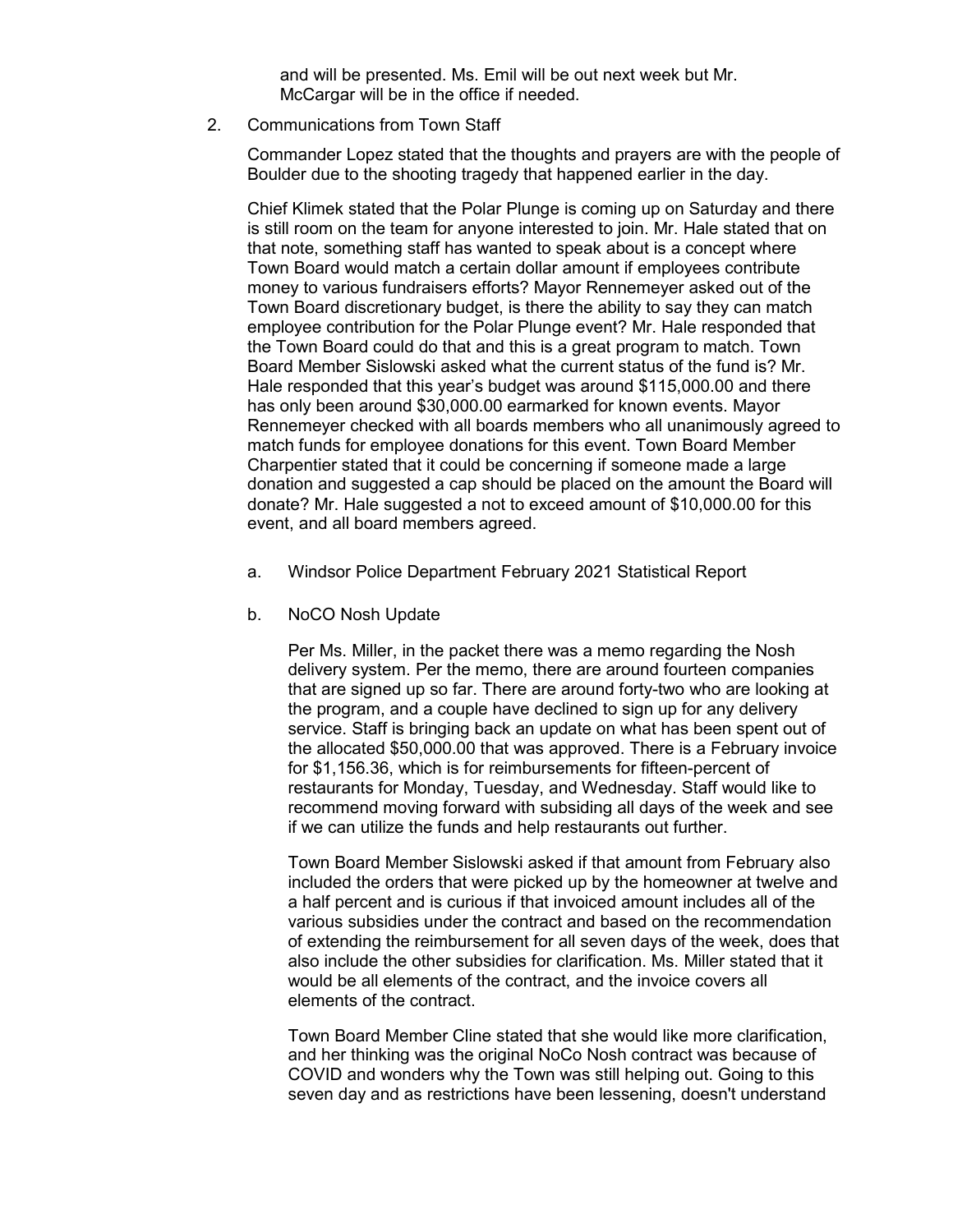why the need to extend it. Ms. Miller stated that we are still in a pandemic and even if the anticipated reduction in the dial comes out by April, it is still anticipated that there will be restrictions in place at least on the Larimer County side. This would just be to build up the program, which does take a while to get going.

Mayor Pro Tem Bennett stated that this is designed to help businesses through a tough time around the pandemic, this can be cancelled with a two week notice at any time. Mayor Pro Tem Bennett stated that he has always thought if and when we are at the point where no restrictions at restaurants, there will not be a need for this. Mayor Pro Tem Bennett asked if the businesses that are signing up realize that as more businesses sign up, we will burn through the approved amount faster and do they realize the Town could cancel this program in two weeks? Ms. Miller replied that staff originally anticipated spending around \$5,000.00 a month in reimbursements. That has not happened and will be interested to see when March is over if it has increased. The more restaurants that come on board each month, the higher the bill will be. Ms. Miller stated that the contract can be cancelled with two-weeks' notice, and if the pandemic ends and there are no longer restrictions in place, there would be no need to continue with the program.

Town Board Member Wilson stated that he thinks the seven days should have been done from the beginning and is on board with staff recommendation.

Town Board Member Tallon agrees on the increase to see if it will help as we are still in the pandemic.

Town Board Member Charpentier asked if moving to the seven days a week would still give the opportunity to provide this service the entire six months as originally thought with the allocated money, or will staff be back asking to raise the amount? Ms. Miller replied that staff does not anticipate asking for more money and is not a desire. When the money is gone, the program is over.

Town Board Member Sislowski asked if the invoice shows the number of meals ordered by restaurant and the number of meals ordered for delivery versus pickup? Ms. Miller responded that she provided that information in a weekly update but will send the information again. Mr. Hale stated that since the deadline to use CARES funding has been extended, there should be enough to cover most if not all of the money allocated to this program.

#### 3. Communications from Town Manager

Per Mr. Hale, the new group under 1.b.4 is now eligible to obtain a COVID vaccine if desired. The new group is eligible due to continuity of continued local government and does include Town Staff except members of the Police Department as well as the entire Town Board. Mr. Hale also stated that he has been following the American Rescue Plan which is the latest funding that was signed by President Biden. It is very large and should be somewhere